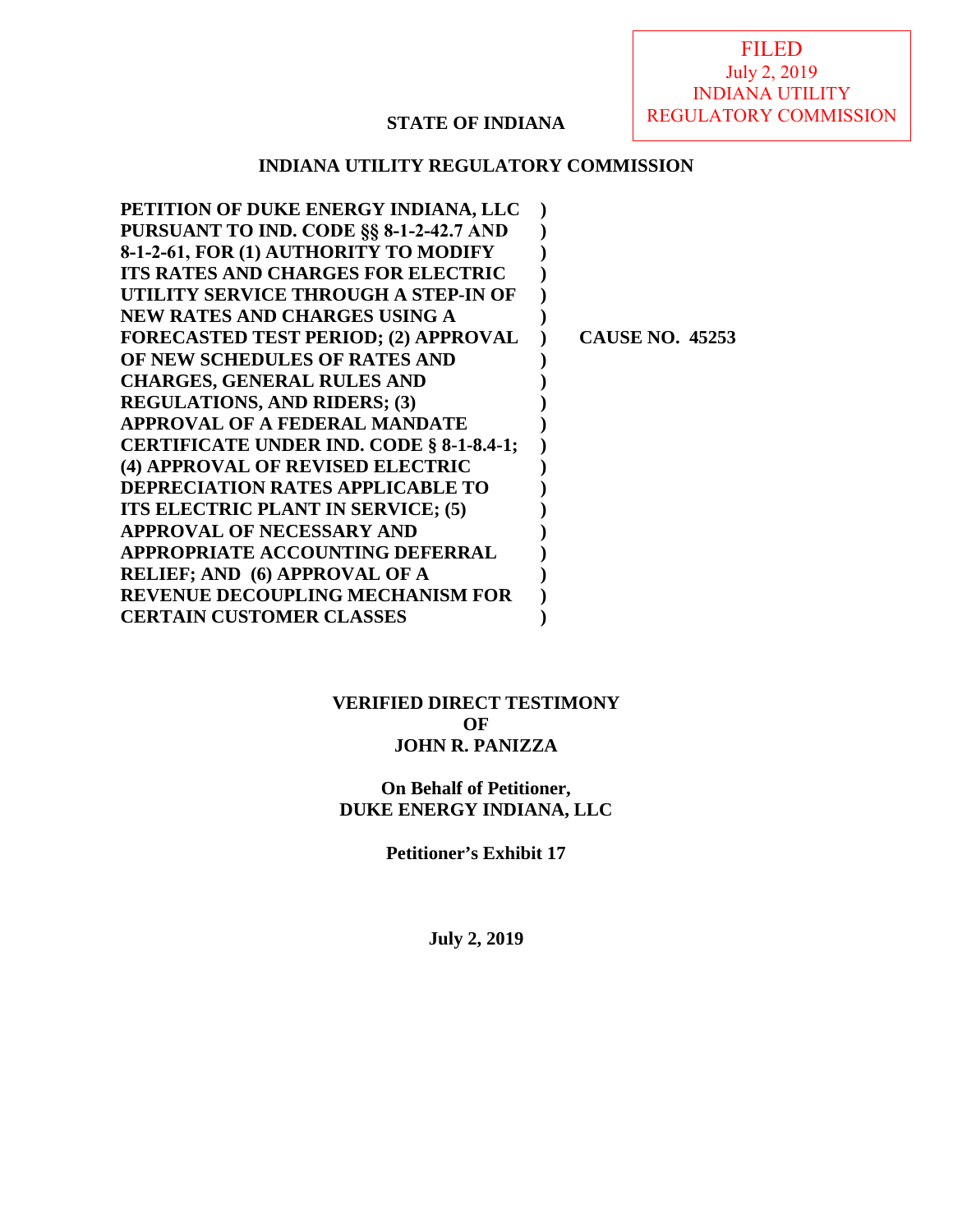#### **PETITIONER'S EXHIBIT 17**

#### **DUKE ENERGY INDIANA 2019 BASE RATE CASE DIRECT TESTIMONY OF JOHN R. PANIZZA**

## **DIRECT TESTIMONY OF JOHN R. PANIZZA DIRECTOR TAX OPERATIONS DUKE ENERGY BUSINESS SERVICES LLC ON BEHALF OF DUKE ENERGY INDIANA, LLC BEFORE THE INDIANA UTILITY REGULATORY COMMISSION**

| $\mathbf{1}$   |    | I. INTRODUCTION                                                                    |
|----------------|----|------------------------------------------------------------------------------------|
| $\overline{2}$ | Q. | PLEASE STATE YOUR NAME AND BUSINESS ADDRESS.                                       |
| 3              | A. | My name is John R. Panizza and my business address is 550 South Tryon Street,      |
| $\overline{4}$ |    | Charlotte, North Carolina.                                                         |
| 5              | Q. | BY WHOM ARE YOU EMPLOYED AND IN WHAT CAPACITY?                                     |
| 6              | A. | I am employed as Director, Tax Operations, by Duke Energy Business Services        |
| $\overline{7}$ |    | LLC, a service company subsidiary of Duke Energy Corporation ("Duke                |
| 8              |    | Energy"), and a non-utility affiliate of Duke Energy Indiana, LLC ("Duke Energy    |
| 9              |    | Indiana" or "Company").                                                            |
| 10             | Q. | PLEASE DESCRIBE YOUR RESPONSIBILITIES AS DIRECTOR, TAX                             |
| 11             |    | <b>OPERATIONS.</b>                                                                 |
| 12             | A. | As Director, Tax Operations, I have overall responsibility for corporate tax       |
| 13             |    | compliance and accounting for Duke Energy. The Duke Energy Tax Operations          |
| 14             |    | Department is responsible for all federal, state, and local income tax returns for |
| 15             |    | Duke Energy, including various joint ventures if Duke Energy is the designated     |
| 16             |    | tax matters partner.                                                               |
| 17             |    | The tax department is responsible for maintaining and reconciling Duke             |
| 18             |    | Energy's tax accounts and for the reporting and disclosure of tax-related matters, |
| 19             |    | to the extent required.                                                            |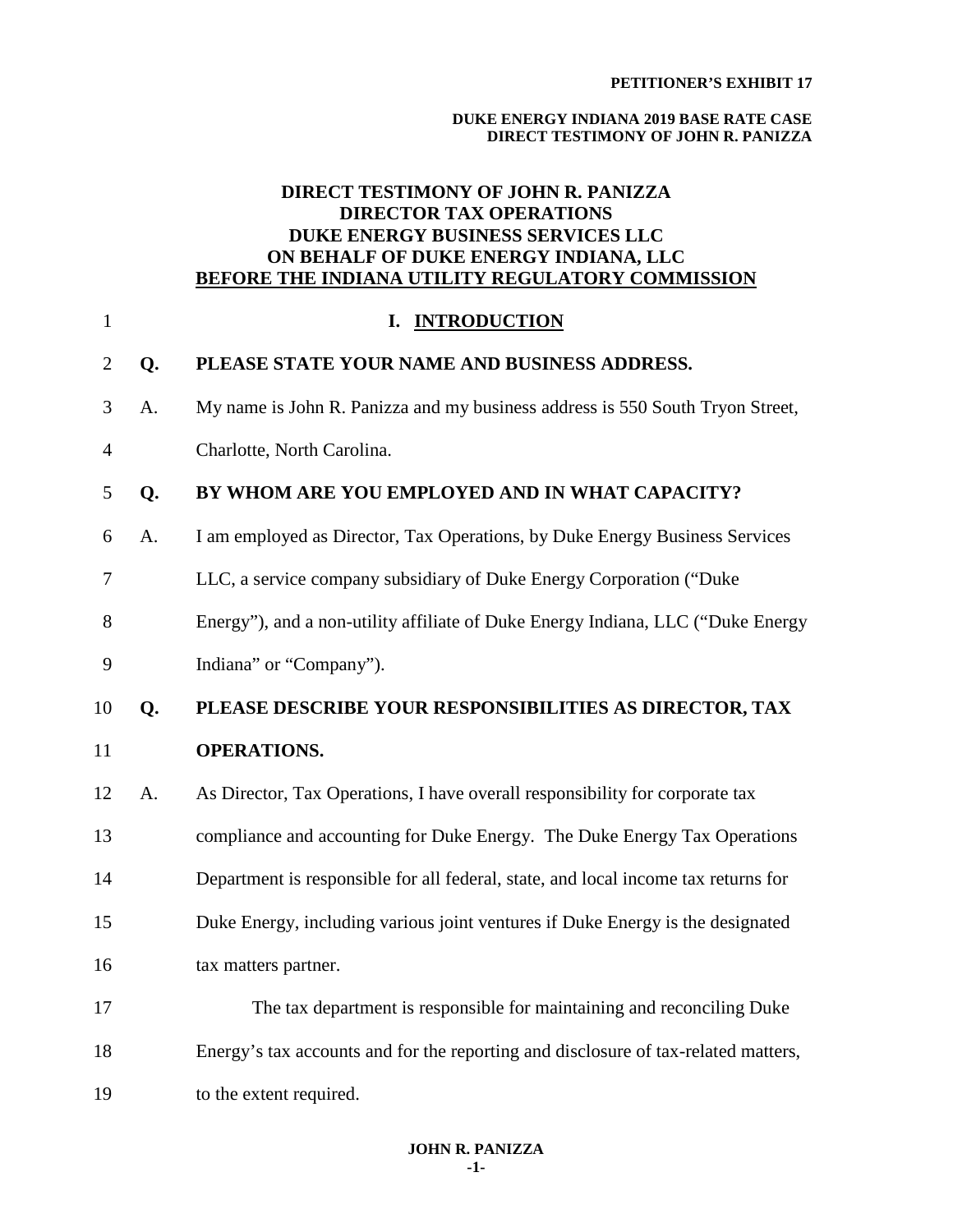| $\mathbf{1}$   | Q. | PLEASE DESCRIBE YOUR EDUCATIONAL AND PROFESSIONAL                                      |
|----------------|----|----------------------------------------------------------------------------------------|
| $\overline{2}$ |    | <b>BACKGROUND.</b>                                                                     |
| 3              | A. | I have a Bachelor of Science degree in Accounting from Montclair State                 |
| $\overline{4}$ |    | University and a Master's in Taxation from Seton Hall University. I am a               |
| 5              |    | Certified Public Accountant in the state of New Jersey. My professional work           |
| 6              |    | experience began in 1989 as an auditor with KPMG. From 1993 to 2002, I held a          |
| 7              |    | number of financial positions primarily at two companies, in telecommunications        |
| 8              |    | and automotive (AT&T Corp., and Collins & Aikman Inc.). In 2002, I joined              |
| 9              |    | Duke Energy and have held a number of financial positions of increasing                |
| 10             |    | responsibilities, including various accounting and tax related positions. In March     |
| 11             |    | 2018, after a three-year rotation primarily in Corporate Accounting, I moved back      |
| 12             |    | into the role of Director, Tax Operations, a position that I had previously held.      |
| 13             | Q. | WHAT IS THE PURPOSE OF YOUR TESTIMONY IN THIS                                          |
| 14             |    | PROCEEDING?                                                                            |
| 15             | A. | My testimony addresses Duke Energy Indiana's income tax expense presented in           |
| 16             |    | this filing and certain other tax matters. I discuss the following tax issues relevant |
| 17             |    | to this proceeding:                                                                    |
| 18             |    | Federal and state income tax expense                                                   |
| 19             |    | The Tax Sharing Agreement;                                                             |
| 20             |    | Investment tax credits;                                                                |
| 21             |    | Property taxes;                                                                        |
| 22             |    | Utility receipts tax; and                                                              |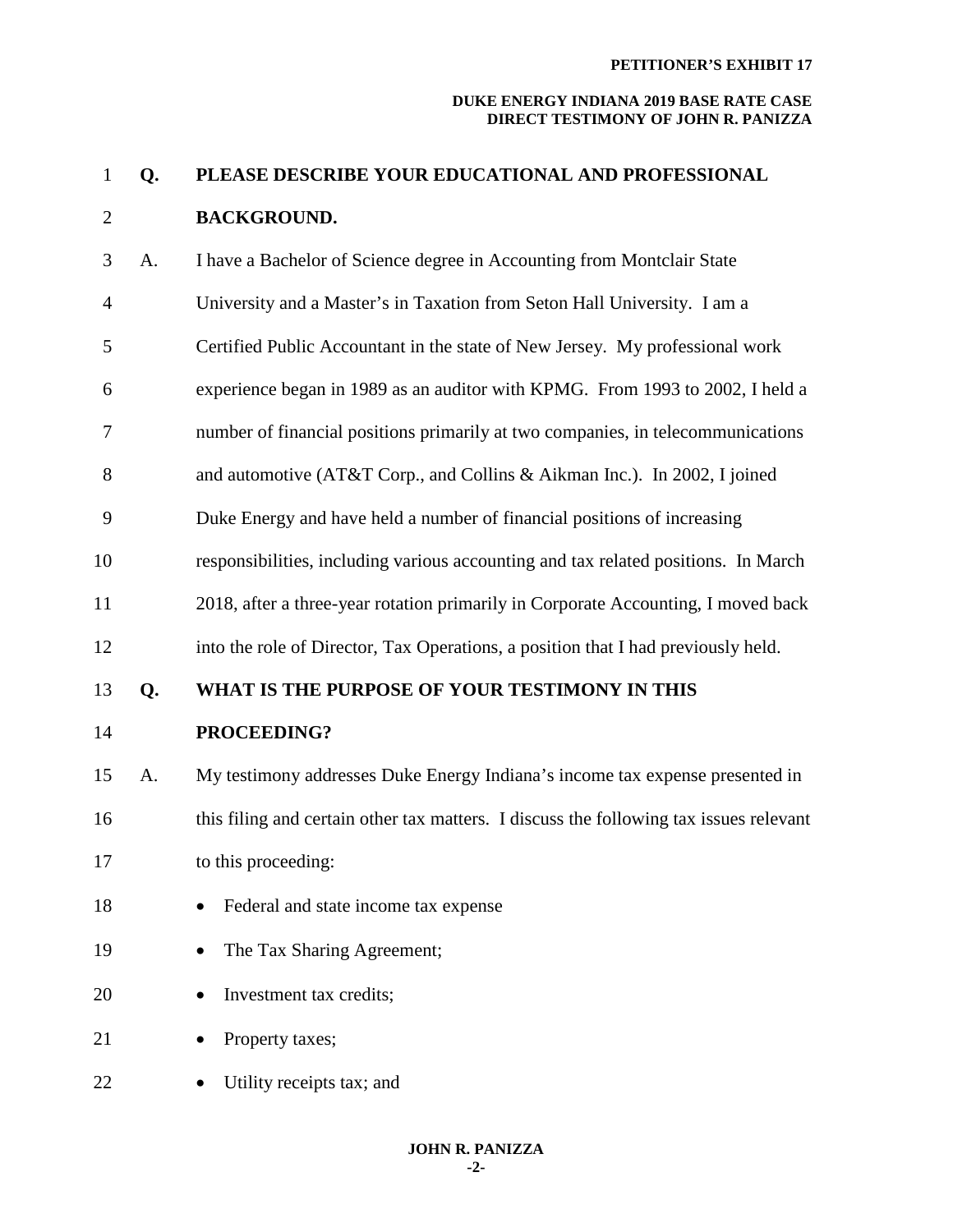| $\mathbf{1}$   |    | How the terms of the Settlement Agreement approved in Cause No. 45032 S-            |
|----------------|----|-------------------------------------------------------------------------------------|
| $\overline{2}$ |    | 2, the 2017 Tax Cuts and Jobs Act ("TCJA") proceeding, flow through this            |
| 3              |    | proceeding.                                                                         |
| $\overline{4}$ | Q. | WHAT TAX INFORMATION DID YOU PROVIDE TO OTHER                                       |
| 5              |    | <b>WITNESSES?</b>                                                                   |
| 6              | A. | I provided tax information to Duke Energy Indiana witness Mr. Chris Jacobi for      |
| 7              |    | the forecasted test year. I also provided various tax information to Company        |
| 8              |    | witness Ms. Diana Douglas for her use in computing adjusted Test Period income      |
| 9              |    | tax expense, including the statutory federal and state income tax rates for Duke    |
| 10             |    | Energy Indiana that are expected to be in effect during the Test Period. I provided |
| 11             |    | these same statutory federal and state income tax rates to Company witness Ms.      |
| 12             |    | Christa L. Graft for her use in calculating the gross revenue conversion factor.    |
| 13             |    | II. FEDERAL AND STATE INCOME TAX EXPENSE                                            |
| 14             | Q. | PLEASE EXPLAIN UNDER WHAT BASIC PREMISE THE INCOME TAX                              |
| 15             |    | <b>CALCULATIONS WERE MADE?</b>                                                      |
| 16             | A. | The income tax calculations were made under the provisions of the Internal          |
| 17             |    | Revenue Code ("IRC") of 1986, as amended, including for the impacts of the          |
| 18             |    | TCJA, which reduced federal income taxes effective January 1, 2018, and the         |
| 19             |    | Indiana Administrative Code.                                                        |
| 20             | Q. | WHAT TAX RATE DID THE COMPANY USE TO CALCULATE ITS BASE                             |
| 21             |    | AND TEST PERIOD FEDERAL INCOME TAX EXPENSES?                                        |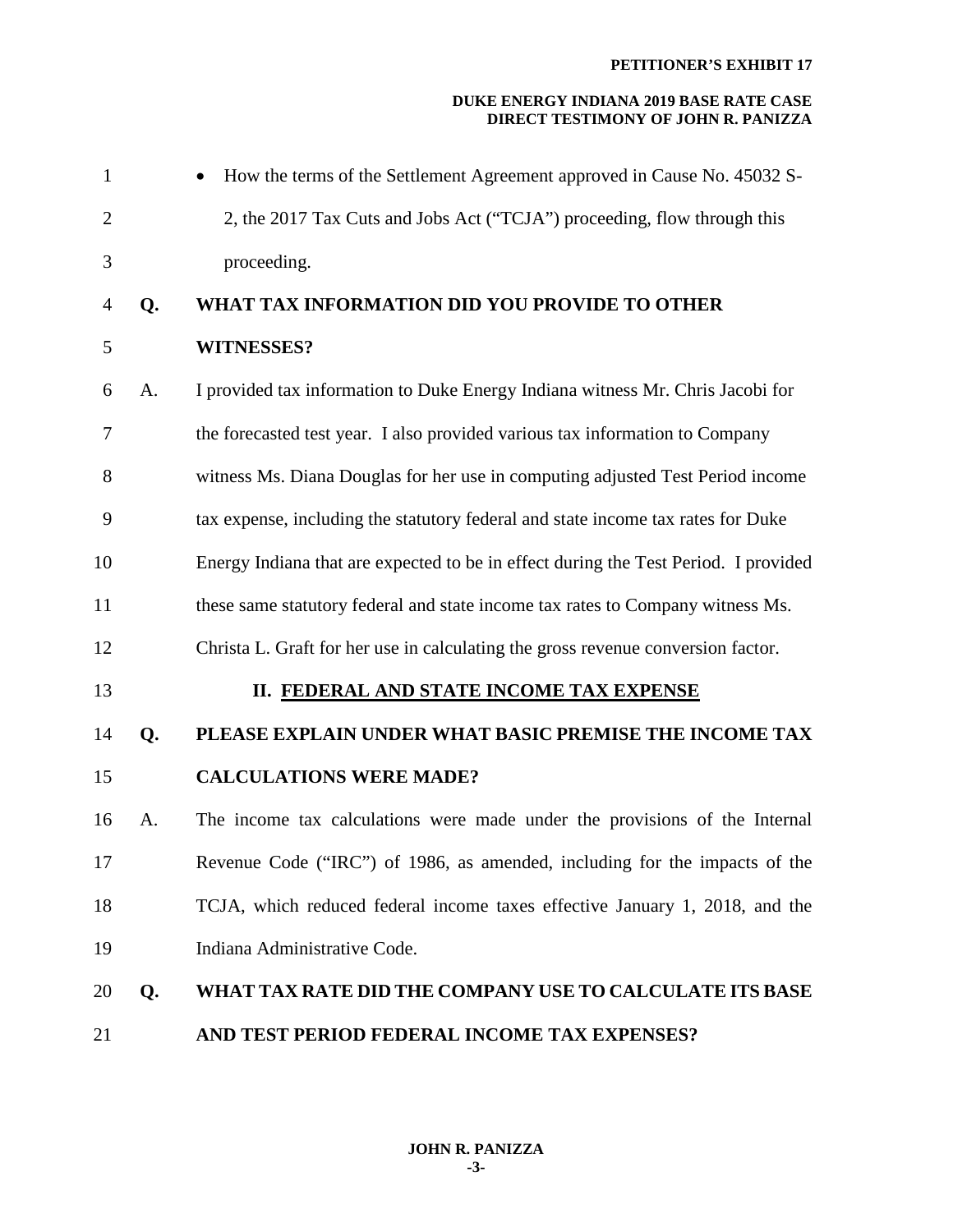- 1 A. The Company used the statutory federal corporate income tax rate of 21% for both 2 the base period and forecasted period.
- 

## 3 **Q. WHAT TAX RATE DID THE COMPANY USE TO CALCULATE ITS BASE**

- 4 **AND TEST PERIOD STATE INCOME TAX EXPENSE?**
- 5 A. The Company used the composite statutory Indiana corporate income tax rate of 6 5.88% for current tax and 4.9% for deferred tax for the base period. The Company 7 used the composite statutory Indiana corporate income tax rate of 5.375% for 8 current tax and 4.9% for deferred tax for the forecast period, 2020. The Indiana 9 corporate tax rate is being reduced each year until it reaches 4.9% in 2022.

## 10 **Q. WHAT IS THE COMBINED FEDERAL AND STATE STATUTORY**

## 11 **INCOME TAX RATE APPLICABLE DURING THE TEST PERIOD?**

- 12 A. The combined statutory federal and state statutory income tax rate for Duke
- 13 Energy Indiana that was in effect during the base period is 25.6452% and that is 14 expected to be in effect for the forecasted period is 25.2502%. This rate includes
- 15 the corporate statutory federal income tax rate of 21% and the composite statutory
- 
- 16 Indiana corporate income tax rate of 5.88% for the base period and 5.38% for the 17 forecast period. State income taxes are deductible in computing the federal tax
- 18 liability and this deduction is considered in computing the overall effective tax 19 liability.
- 

## 20 **Q. DOES THE PROJECTED TEST YEAR TAKE INTO ACCOUNT**  21 **ACCELERATED DEPRECIATION AND THE EXTENSION OF BONUS**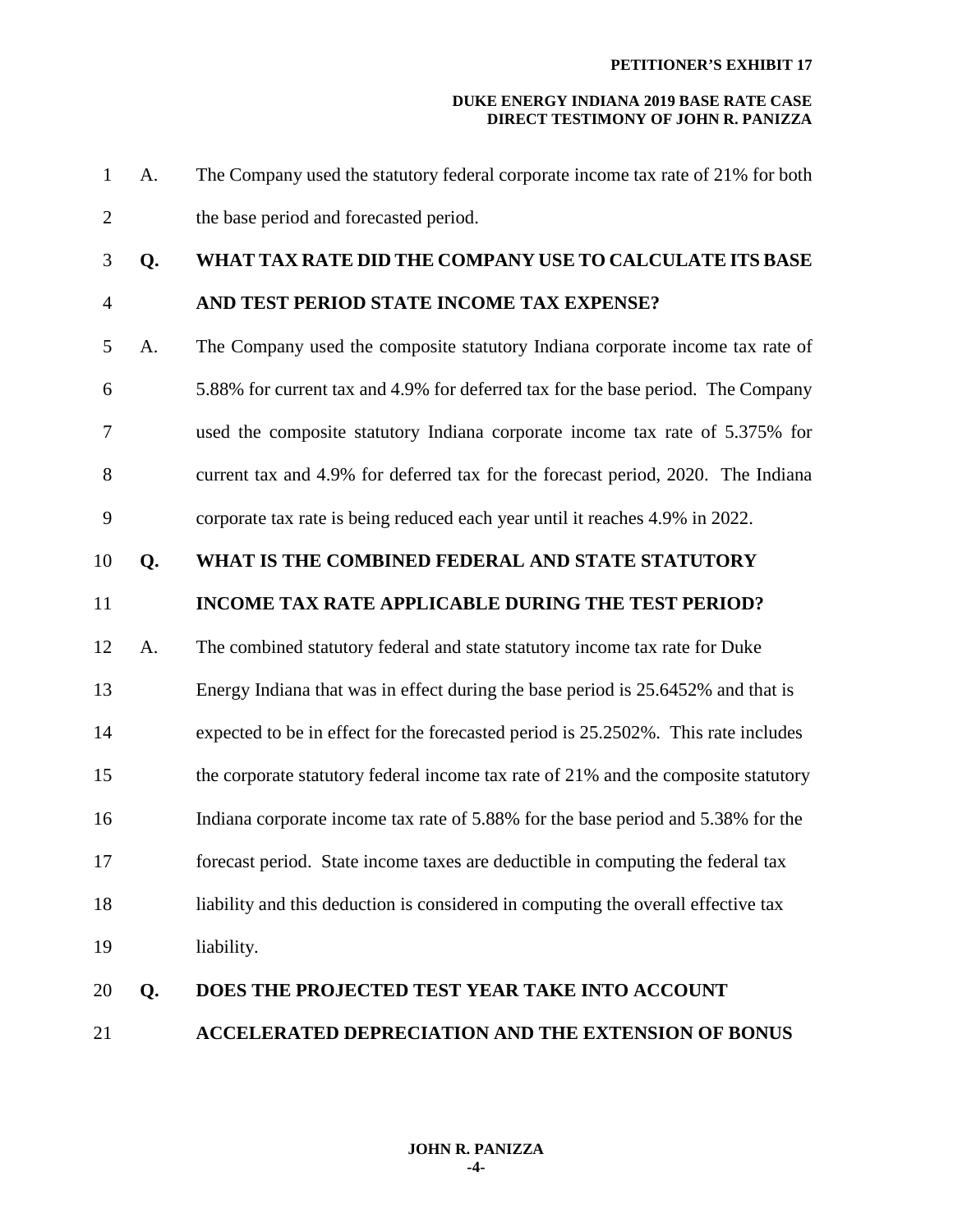| $\mathbf{1}$ |    | TAX DEPRECIATION AS A RESULT OF THE PROTECTING                                     |
|--------------|----|------------------------------------------------------------------------------------|
| $\mathbf{2}$ |    | <b>AMERICANS FROM TAX HIKES ACT OF 2015?</b>                                       |
| 3            | A. | Yes. Utilities are directed to use MACRS (modified accelerated cost recovery       |
| 4            |    | system) depreciation for capital investment placed in service. Though no longer    |
| 5            |    | accompanied by "bonus" depreciation on property acquired after September 27,       |
| 6            |    | 2017, MACRS still represents a significantly accelerated rate of depreciation      |
| 7            |    | compared to the straight-line method that is used for book depreciation. As a      |
| 8            |    | result, deferred taxes will continue to accrue under MACRS, but will do so at a    |
| 9            |    | slower rate compared to bonus depreciation.                                        |
| 10           |    | With respect to property acquired before September 28, 2017, the tax               |
| 11           |    | depreciation calculations incorporate (i) 50% bonus for qualified property placed  |
| 12           |    | in service before 2018, (ii) 50% bonus for "longer production period property" (as |
| 13           |    | described in IRC Section $168(k)(2)(B)$ placed in service in 2018, and (iii) 40%   |
| 14           |    | bonus for other qualified property $(i.e.,$ qualified property other than "longer" |
| 15           |    | production period property") placed in service in 2018.                            |
| 16           | Q. | DOES THE STATE OF INDIANA CONFORM TO THE FEDERAL                                   |
| 17           |    | <b>BONUS DEPRECIATION RULES?</b>                                                   |
| 18           | A. | No, Indiana decouples from the Federal Bonus Depreciation rules. Indiana           |
| 19           |    | requires that the taxpayer compute state depreciation as if Federal bonus had not  |
| 20           |    | been allowed.                                                                      |
| 21           | Q. | PLEASE EXPLAIN WHAT THE IRC'S NORMALIZATION RULES ARE,                             |
| 22           |    | WHAT METHOD DUKE ENERGY INDIANA IS COMMITTED TO, AND                               |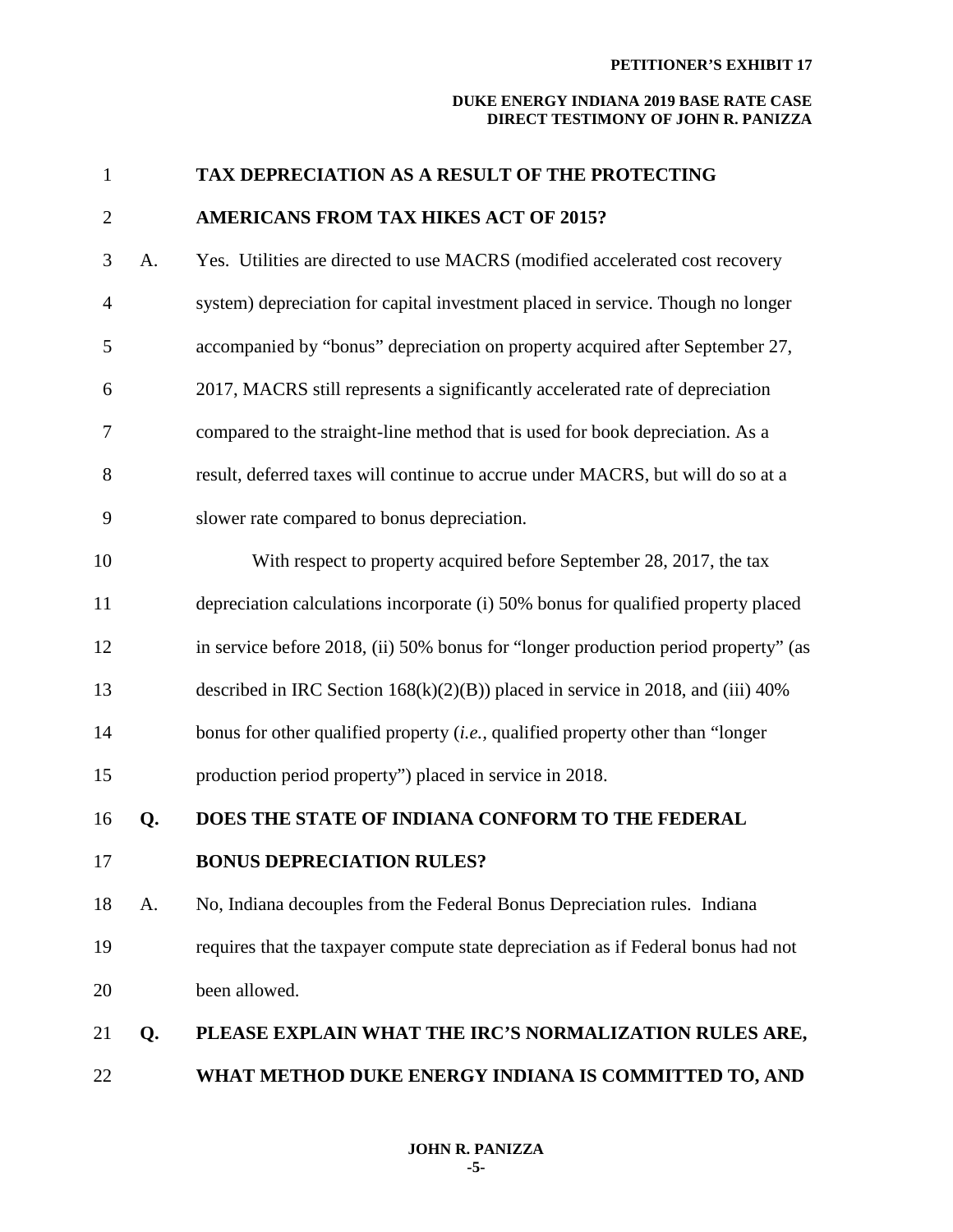# 1 **HOW IT AFFECTS THE RATEMAKING THAT CAN BE USED BY THE**  2 **COMPANY?**

3 A. "Normalization," or "interperiod income tax allocation" as it is sometimes referred 4 to, is a method of allocating income tax effects, both positive and negative, to the 5 period in which the item of revenue or expense giving rise to such income tax 6 effects is incurred and reflected in cost of service. Provisions of income tax law, 7 and related income tax regulations, can result in timing differences between the 8 recognition of income and expense items in determining a utility's taxable income 9 and the inclusion of such items in cost of service for accounting and ratemaking 10 purposes. Accelerated tax depreciation is a common example. When a timing 11 difference arises from the recognition of an expense item currently for tax 12 purposes, as compared to the recognition of such item over time for accounting 13 and ratemaking purposes (*e.g.,* the excess of accelerated tax depreciation utilized 14 for tax purposes over straight-line depreciation utilized for accounting and 15 ratemaking purposes), the tax effect of such timing difference is accounted for 16 under the normalization method by charging deferred income tax expense and 17 crediting accumulated deferred income taxes. As a result, the related federal and 18 state income taxes payable in future periods (when the timing difference reverses 19 and the recognition of such expense for accounting and ratemaking purposes 20 exceeds the deduction for tax purposes) are charged to the accumulated deferred 21 income tax account rather than to customers (*i.e*., cost of service). Under 22 normalization, income tax effects are properly matched to the item of revenue or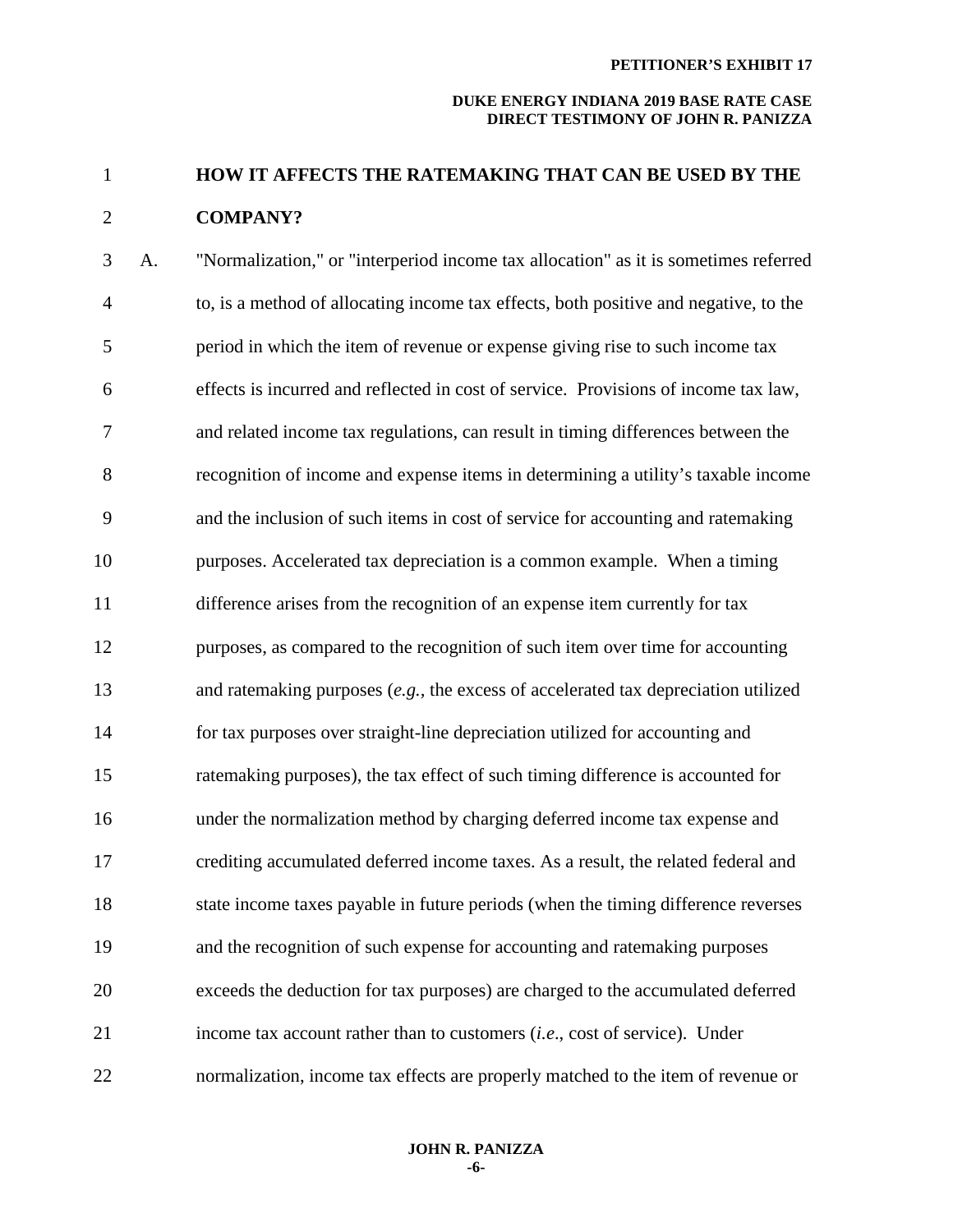| $\mathbf{1}$   |    | expense giving rise to such tax effects. The income tax effect of each item of       |
|----------------|----|--------------------------------------------------------------------------------------|
| $\overline{2}$ |    | revenue or expense is included in cost of service in the same period such revenue    |
| 3              |    | or expense is included in cost of service. Normalization assures that, as an item is |
| $\overline{4}$ |    | included in cost of service, so too is the income tax effect of that item. This      |
| 5              |    | Commission has historically followed the practice of normalization with respect      |
| 6              |    | to Duke Energy Indiana. Moreover, Sections 167 and 168 of the Internal               |
| 7              |    | Revenue Code ("Code"), and 13001(d) of the Tax Cuts and Jobs Act, generally          |
| 8              |    | provide that a utility cannot use accelerated tax depreciation if the normalization  |
| 9              |    | method is not utilized for ratemaking purposes.                                      |
| 10             | Q. | WHAT LEVEL OF INCOME TAX EXPENSE SHOULD BE UTILIZED IN                               |
| 11             |    | <b>ESTABLISHING RATES FOR DUKE ENERGY INDIANA?</b>                                   |
| 12             | A. | The level of income tax expense charged to utility operations (after reflecting pro  |
| 13             |    | forma adjustments) is most appropriate because it reflects the income tax effects    |
| 14             |    | of all items affecting operating income. Income tax expense should follow cost       |
| 15             |    | responsibility. If an item is included in cost of service and recovered from         |
| 16             |    | customers, the income tax effects associated with that item should be included in    |
| 17             |    | cost of service.                                                                     |
| 18             | Q. | <b>DID YOU PROVIDE THE TAX GUIDANCE AND RATES APPLICABLE</b>                         |
| 19             |    | TO DUKE ENERGY INDIANA TO COMPANY WITNESS MS. DIANA                                  |
| 20             |    | DOUGLAS FOR USE IN CALCULATING ADJUSTED TEST PERIOD                                  |
| 21             |    | <b>INCOME TAXES?</b>                                                                 |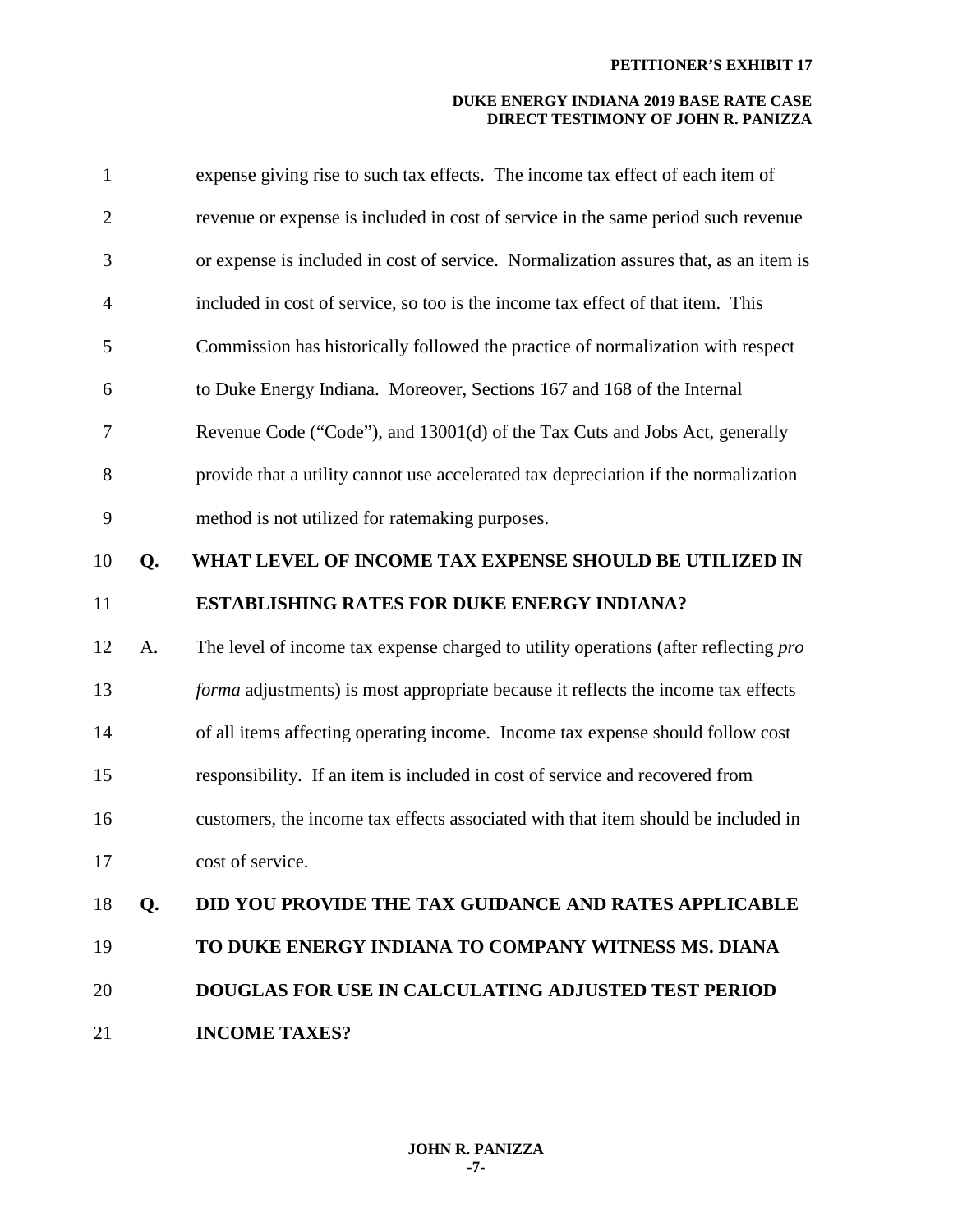| $\mathbf{1}$   | A. | Yes. I provided this information to Ms. Diana Douglas for use in calculating the  |
|----------------|----|-----------------------------------------------------------------------------------|
| $\overline{2}$ |    | revenue requirement. I also provided her with the amount of income tax expense    |
| 3              |    | for the base period and the forecasted test period.                               |
| $\overline{4}$ |    | <b>III. TAX SHARING AGREEMENT</b>                                                 |
| 5              | Q. | DOES DUKE ENERGY INDIANA FILE AS PART OF A                                        |
| 6              |    | <b>CONSOLIDATED FEDERAL INCOME TAX RETURN?</b>                                    |
| 7              | A. | Yes. Duke Energy, as the parent company, files a consolidated income tax return   |
| 8              |    | for all corporate entities in the Duke Energy family, including Duke Energy       |
| 9              |    | Indiana.                                                                          |
| 10             | Q. | WHAT DOCUMENT GOVERNS THIS TAX ARRANGEMENT?                                       |
| 11             | A. | Duke Energy Corp. and its subsidiaries participate in a Tax Sharing Agreement,    |
| 12             |    | which was most recently approved by the Commission in Cause No. 42873. This       |
| 13             |    | Agreement provides for filing of consolidated income tax returns and for          |
| 14             |    | allocation of consolidated income tax liabilities and benefits, effective for     |
| 15             |    | consolidated tax year 2006 and following. This agreement has been amended         |
| 16             |    | over time to reflect the various entities that have become subsidiaries with      |
| 17             |    | subsequent mergers.                                                               |
| 18             | Q. | <b>HOW IS DUKE ENERGY INDIANA'S PORTION OF TAX LIABILITY</b>                      |
| 19             |    | <b>DETERMINED?</b>                                                                |
| 20             | A. | Income taxes recorded for Duke Energy Indiana represent amounts that it would     |
| 21             |    | incur as a separate stand-alone company. This is also the basis for computing the |
| 22             |    | income taxes for this filing, except as it relates to a regulatory adjustment     |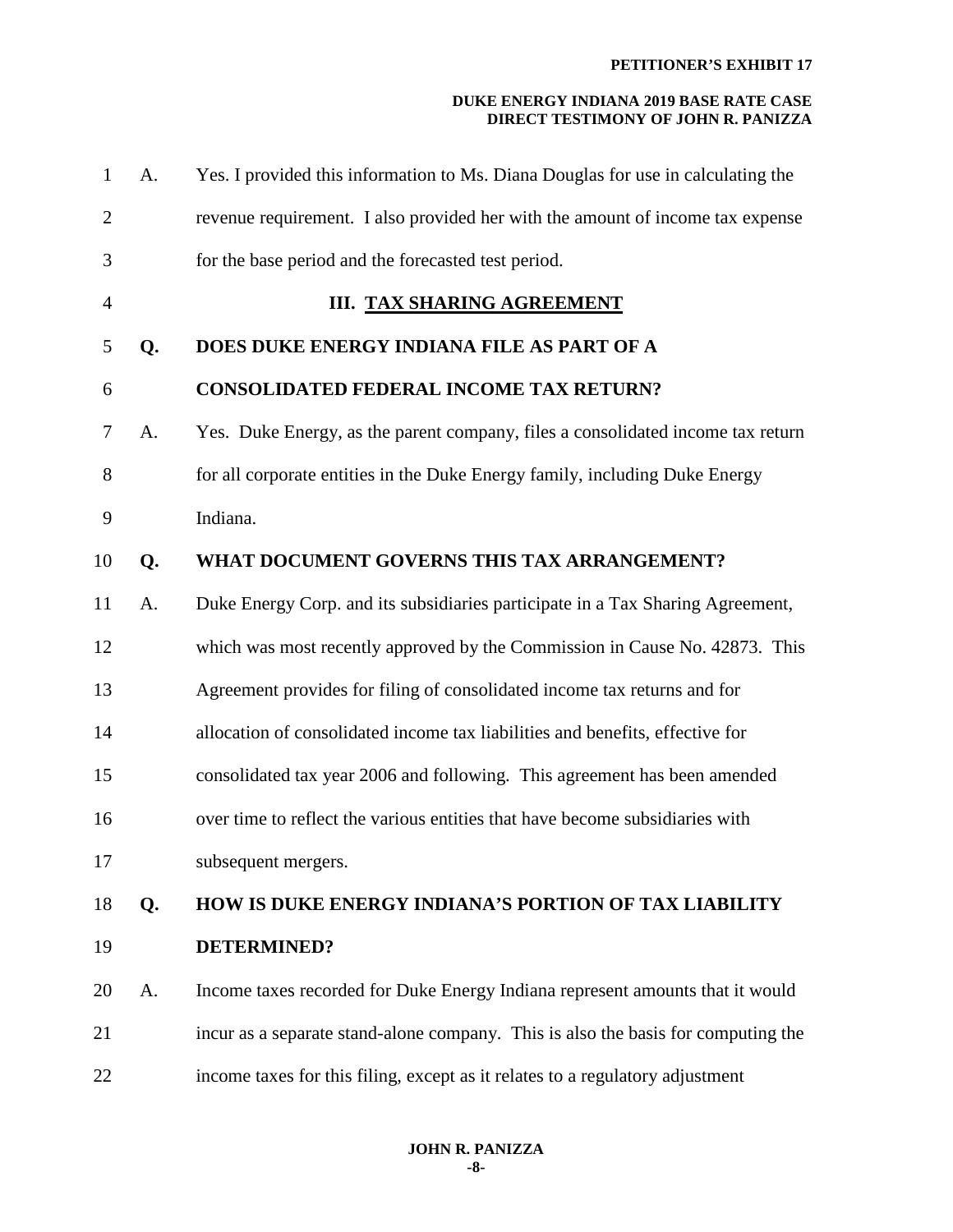| $\mathbf{1}$   |    | discussed in the testimony of Company witness Ms. Douglas related to a              |
|----------------|----|-------------------------------------------------------------------------------------|
| $\overline{2}$ |    | deduction for parent interest.                                                      |
| 3              |    | IV. INVESTMENT TAX CREDITS                                                          |
| 4              | Q. | DOES DUKE ENERGY INDIANA HAVE ANY INVESTMENT TAX                                    |
| 5              |    | <b>CREDITS?</b>                                                                     |
| 6              | A. | Yes, the Company has recent investment tax credits associated with the              |
| 7              |    | Edwardsport IGCC Plant (IRC Section 48A Qualifying Advance Coal Project             |
| 8              |    | Credit) and the Crane Solar Facility (IRC Section 48 Energy Credit). It also        |
| 9              |    | expects to qualify for credits associated with the Markland Hydropower Plant        |
| 10             |    | (IRC Section 48 Energy Credit) upon the completion of the Markland Uprate           |
| 11             |    | Project. The Company also has a small amount of pre-Tax Reform Act of 1986          |
| 12             |    | investment tax credits that continue to benefit customers.                          |
| 13             | Q. | HOW ARE THESE CREDITS ACCOUNTED FOR IN THE BASE AND                                 |
| 14             |    | <b>TEST YEARS?</b>                                                                  |
| 15             | А. | As Duke Energy Corporation is in a net operating loss position, it cannot currently |
| 16             |    | claim these recent tax credits. Therefore, the investment tax credits do not impact |
| 17             |    | the base and test year income tax expense or revenue requirements in this           |
| 18             |    | proceeding. Under the IRC normalization rules, I discussed previously, the          |
| 19             |    | Company is prohibited from passing back these credits to customers until we can     |
| 20             |    | utilize them on the federal income tax return. Our current forecast reflects full   |
| 21             |    | usage of these credits during tax years 2022 and 2023, but this will depend on      |
| 22             |    | actual taxable income of the Consolidated Duke Corporation tax entity. As           |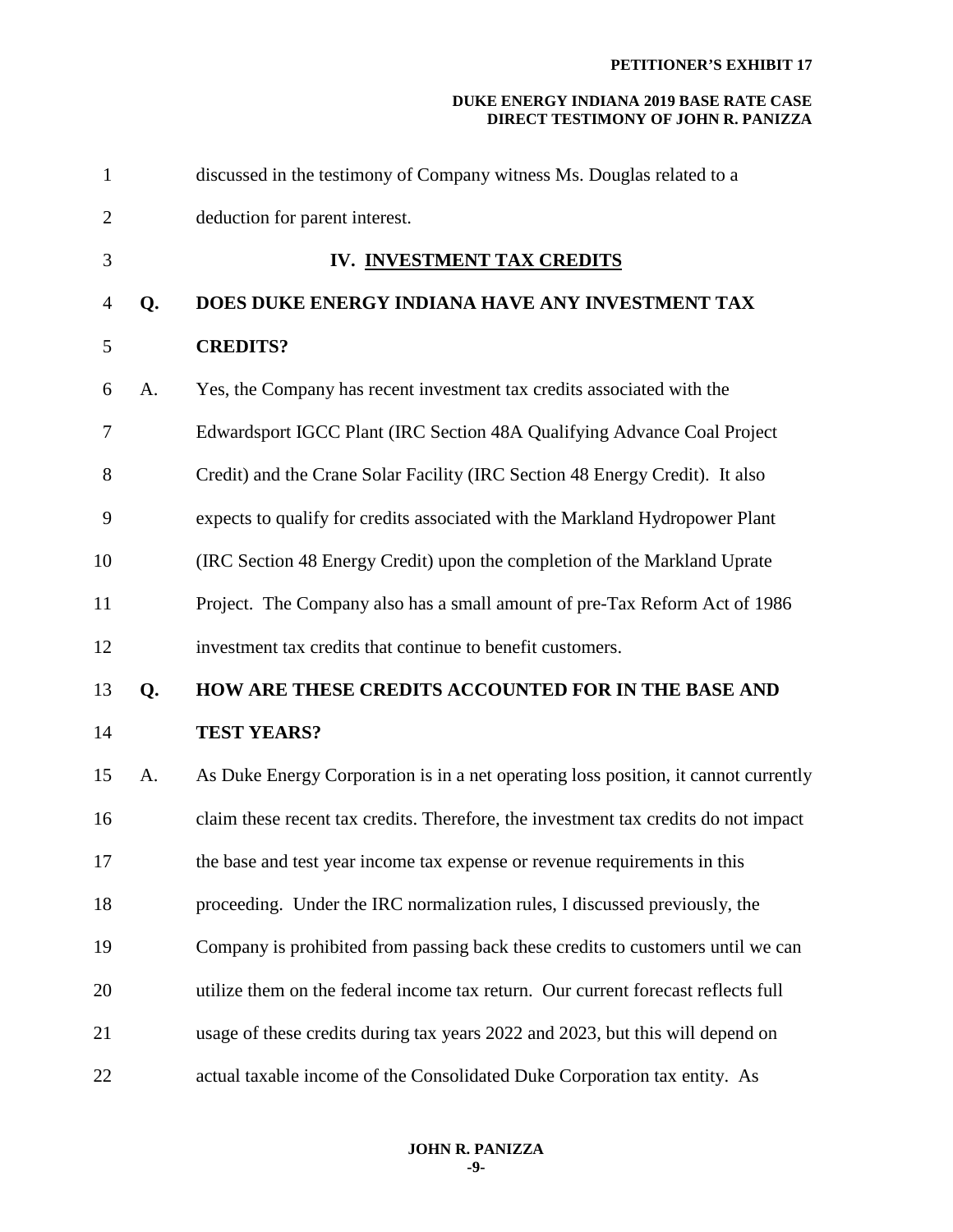| $\mathbf{1}$   |    | explained in detail by Duke Energy Indiana witnesses Ms. Diana Douglas and Ms.         |
|----------------|----|----------------------------------------------------------------------------------------|
| $\overline{2}$ |    | Suzanne Sieferman, the Company has tracking mechanisms in place to ensure that         |
| 3              |    | customers receive the full benefit of these tax incentives when the Company is         |
| $\overline{4}$ |    | able to utilize them.                                                                  |
| 5              | Q. | DID YOU PROVIDE INFORMATION REGARDING DUKE ENERGY                                      |
| 6              |    | <b>INDIANA'S TAX CREDITS TO MS. DIANA DOUGLAS FOR</b>                                  |
| 7              |    | <b>INCLUSION IN HER RATES AND SCHEDULES?</b>                                           |
| 8              | A. | Yes. See her exhibit, Petitioner's Exhibit 4-H (DLD), Schedule TX7 and                 |
| 9              |    | Petitioner's Exhibit 4-G (DLD), Schedule CS1.                                          |
| 10             |    | V. PROPERTY TAX EXPENSE                                                                |
| 11             | Q. | HOW DID DUKE ENERGY INDIANA CALCULATE THE PROPERTY                                     |
| 12             |    | <b>TAX EXPENSE FOR THE BASE AND FORECASTED TEST PERIODS?</b>                           |
| 13             | A. | We calculated the property tax expense for the base period based on the assessed       |
| 14             |    | value of Duke Energy Indiana's property located in Indiana, Ohio and North             |
| 15             |    | Carolina with forecast adjustments for anticipated property tax rate increases,        |
| 16             |    | additions including property transfers, retirements and additional depreciation.       |
| 17             |    | The testimony of Ms. Douglas explains the calculation of the <i>pro forma</i> adjusted |
| 18             |    |                                                                                        |
|                |    | property tax expense for the forecasted Test Period.                                   |
| 19             | Q. | PLEASE EXPLAIN WHY YOU ARE INCLUDING OHIO PROPERTY                                     |
| 20             |    | TAX.                                                                                   |
| 21             | A. | In Cause No. 42544 (approved December 19, 2002), the Commission approved               |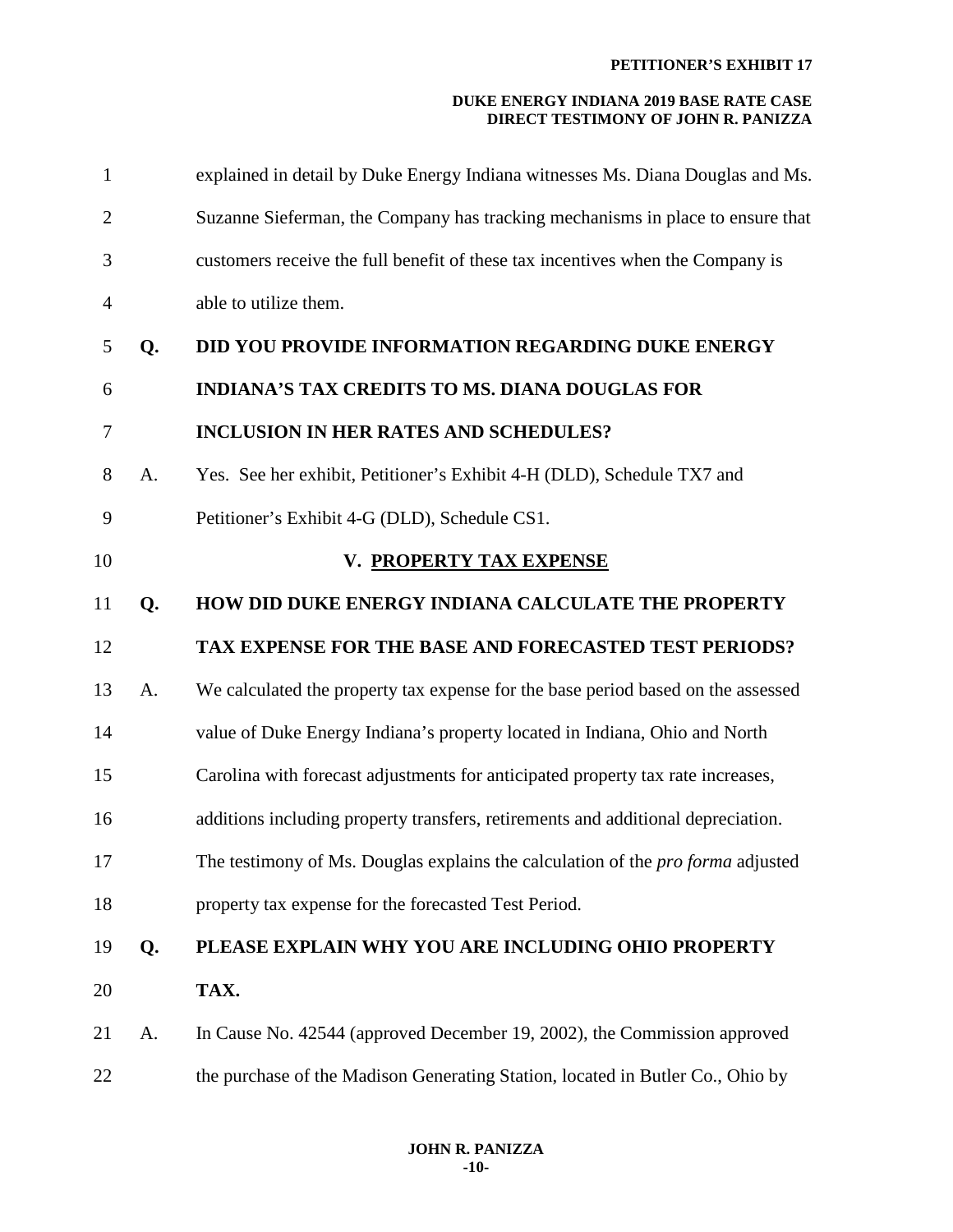| $\mathbf{1}$   |    | PSI Energy (a predecessor to Duke Energy Indiana). Since that time, Duke                |
|----------------|----|-----------------------------------------------------------------------------------------|
| $\overline{2}$ |    | Energy Indiana has paid Ohio property taxes on this station. Ohio property taxes        |
| 3              |    | were also included in the Company's last base rate proceeding.                          |
| $\overline{4}$ | Q. | PLEASE EXPLAIN WHY YOU ARE INCLUDING NORTH CAROLINA                                     |
| 5              |    | PROPERTY TAX.                                                                           |
| 6              | A. | Duke Energy Indiana pays property tax in North Carolina because there is                |
| 7              |    | computer hardware and software located in Mecklenburg County, North Carolina            |
| 8              |    | (Charlotte) that they own (on Duke Energy Indiana Books and Records). These             |
| 9              |    | assets are related to the Customer Information System. Each Duke Energy                 |
| 10             |    | regulated entity owns a portion of this system.                                         |
| 11             |    | VI. UTILITY RECEIPTS TAX                                                                |
|                |    |                                                                                         |
| 12             | Q. | IS THE COMPANY'S PROPOSAL TO INCLUDE UTILITY RECEIPTS                                   |
| 13             |    | TAX ("URT") ON THE CUSTOMERS BILL INSTEAD OF IN THE COST                                |
| 14             |    | OF SERVICE STUDY CONSISTENT WITH INDIANA TAX CODE?                                      |
| 15             | A. | Yes. The Company is subject to a 1.4% URT on all receipts, except sales for             |
| 16             |    | resale and sales to federal government agencies. Company witness Ms. Graft              |
| 17             |    | explains the Company's proposal to separately state URT as a line item on               |
| 18             |    | customer bills. This proposal comports with IND. Code 6-2.3-3-4 (a), which              |
| 19             |    | outlines the requirements for URT as follows:                                           |
| 20             |    | (a) Gross receipts do not include collections by a taxpayer of a tax, fee, or surcharge |
| 21             |    | imposed by a state, a political subdivision, or the United States if:                   |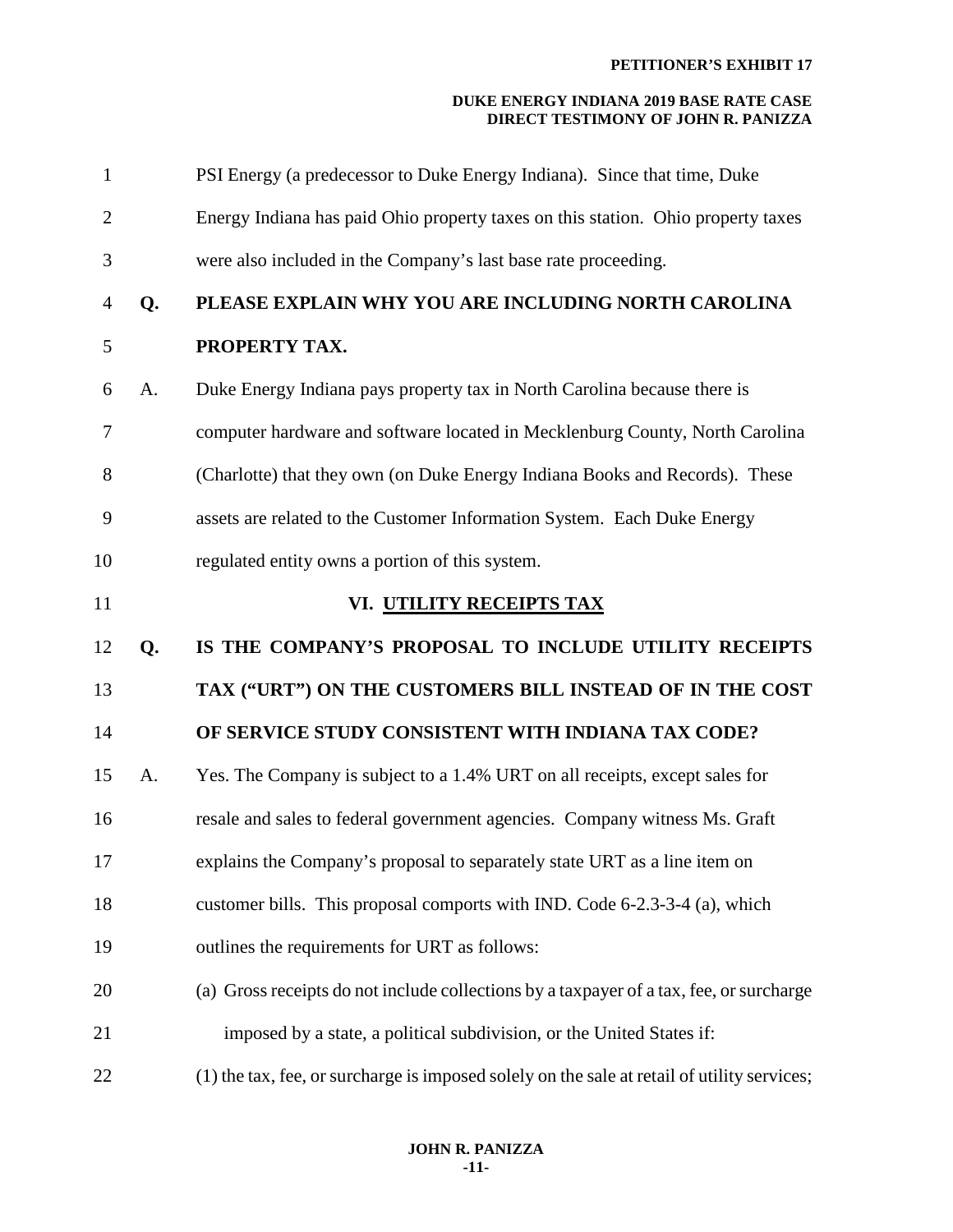| $\mathbf{1}$   |    | (2) the tax, fee, or surcharge is remitted to the appropriate taxing authority; and  |
|----------------|----|--------------------------------------------------------------------------------------|
| $\overline{2}$ |    | (3) the taxpayer collects the tax, fee or surcharge separately as an addition to the |
| 3              |    | price of the utility service sold.                                                   |
| 4              |    | The Company meets requirements 1 and 2 currently. If the Commission                  |
| 5              |    | allows Duke Energy Indiana to separately state the URT on customer bills, the        |
| 6              |    | Company will also meet requirement 3.                                                |
| 7              |    | VII. TCJA SETTLEMENT REQUIREMENTS                                                    |
| 8              | Q. | PLEASE SUMMARIZE THE SETTLEMENT AGREEMENT APPROVED                                   |
| 9              |    | <b>IN CAUSE NO. 45032 S-2.</b>                                                       |
| 10             | A. | The Settlement Agreement, as approved by the Commission on August 22, 2018,          |
| 11             |    | provided for the return of protected excess accumulated deferred income taxes        |
| 12             |    | ("EDIT") to be refunded to customers commencing January 1, 2020, and                 |
| 13             |    | amortized using the average rate assumption method ("ARAM") required by the          |
| 14             |    | IRS. The amortization amounts associated with 2018 and 2019 were to be               |
| 15             |    | deferred as a regulatory liability to be addressed in this rate case. The testimony  |
| 16             |    | of Company witness Ms. Douglas will address the Company's proposal for               |
| 17             |    | providing credits to customers for the deferred amounts.                             |
| 18             |    | The excess unprotected EDIT will be amortized and refunded to customers              |
| 19             |    | over a 10-year period. For the first five years, the amortization amount will be \$7 |
| 20             |    | million annually; for the last five years, the amortization will step up to \$35     |
| 21             |    | million annually. The amortization of the unprotected EDIT began in September        |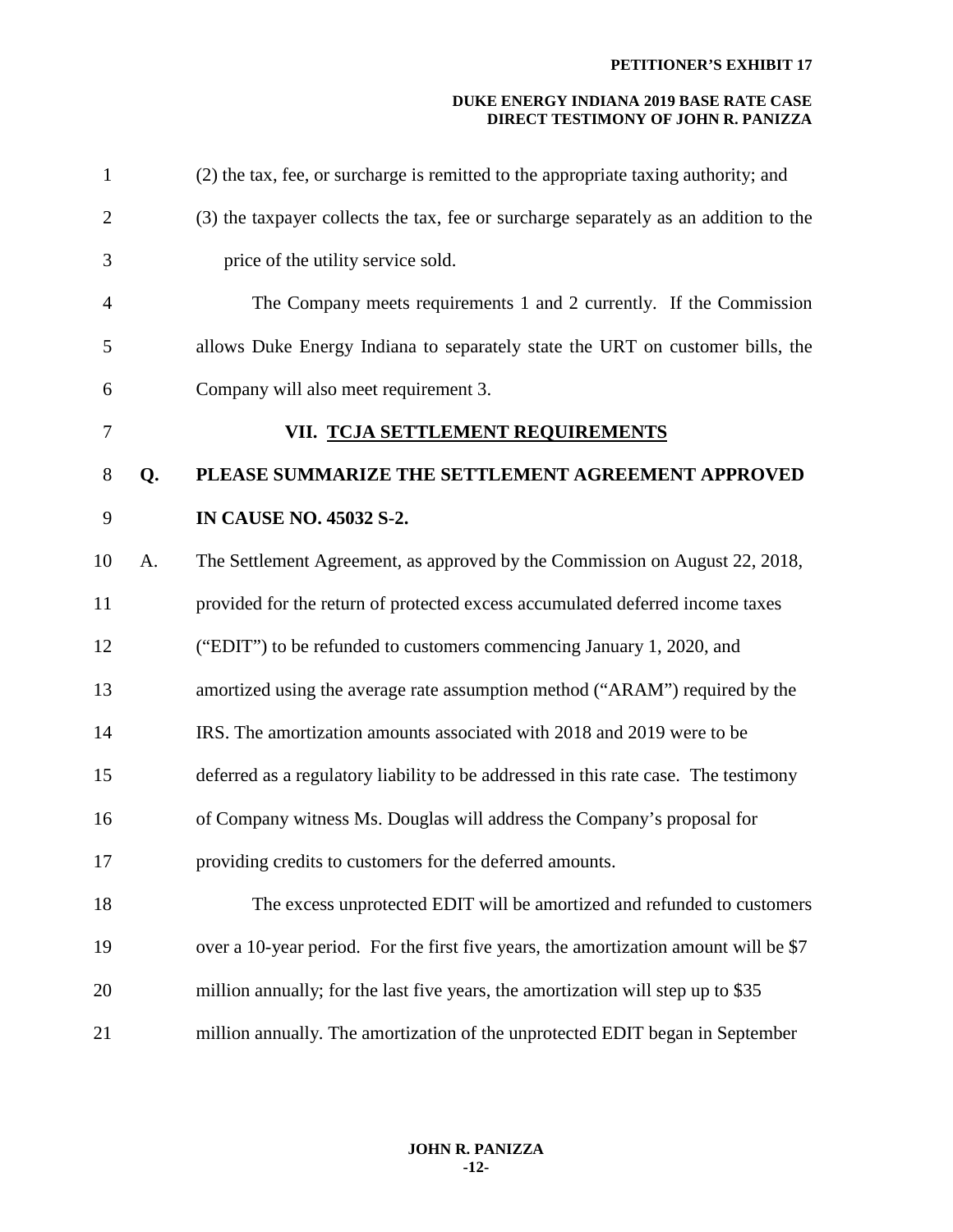| $\mathbf{1}$   |    | 2018 and customers began getting a credit in the Company's Rider 67, as                     |
|----------------|----|---------------------------------------------------------------------------------------------|
| $\overline{2}$ |    | discussed in the Direct Testimony of Company witness Ms. Douglas.                           |
| 3              |    | The Settlement Agreement further provided for Duke Energy Indiana to                        |
| 4              |    | offset its regulatory liability associated with the over-collection of federal income       |
| 5              |    | tax through base rates with approximately \$36 million of the Company's                     |
| 6              |    | regulatory assets that were accruing carrying costs at the time. <sup>1</sup> Any remainder |
| 7              |    | between the regulatory liability associated with the over-collection of federal             |
| 8              |    | income tax through base rates and the regulatory assets identified above was to be          |
| 9              |    | deferred, without carrying costs, until the Company's next general base rate                |
| 10             |    | case.                                                                                       |
| 11             | Q. | HAS DUKE ENERGY INDIANA INCORPORATED THE IMPACTS OF                                         |
| 12             |    | THE SETTLEMENT AGREEMENT IN THIS PROCEEDING?                                                |
| 13             | A. | Yes. The amortization amounts associated with protected and unprotected EDIT                |
| 14             |    | will continue to be refunded to customers through Rider 67 and those amounts                |
| 15             |    | have been removed from base rates by <i>pro forma</i> , as explained by Ms. Douglas.        |
| 16             |    | The Company performed the regulatory asset/liability netting and is including the           |
| 17             |    | remainder in with the regulatory assets included in this case.                              |
|                |    |                                                                                             |

 $\overline{a}$ 

<span id="page-13-0"></span><sup>&</sup>lt;sup>1</sup> Mr. Brian Davey's testimony in Cause No. 45032 S-2 stated that these regulatory assets included IGCC Carbon Capture Study for \$26.3 million, and NOx AFUDC Continuation Environmental Plant – Retail After Rate Case Cut-off, for 9.8 million.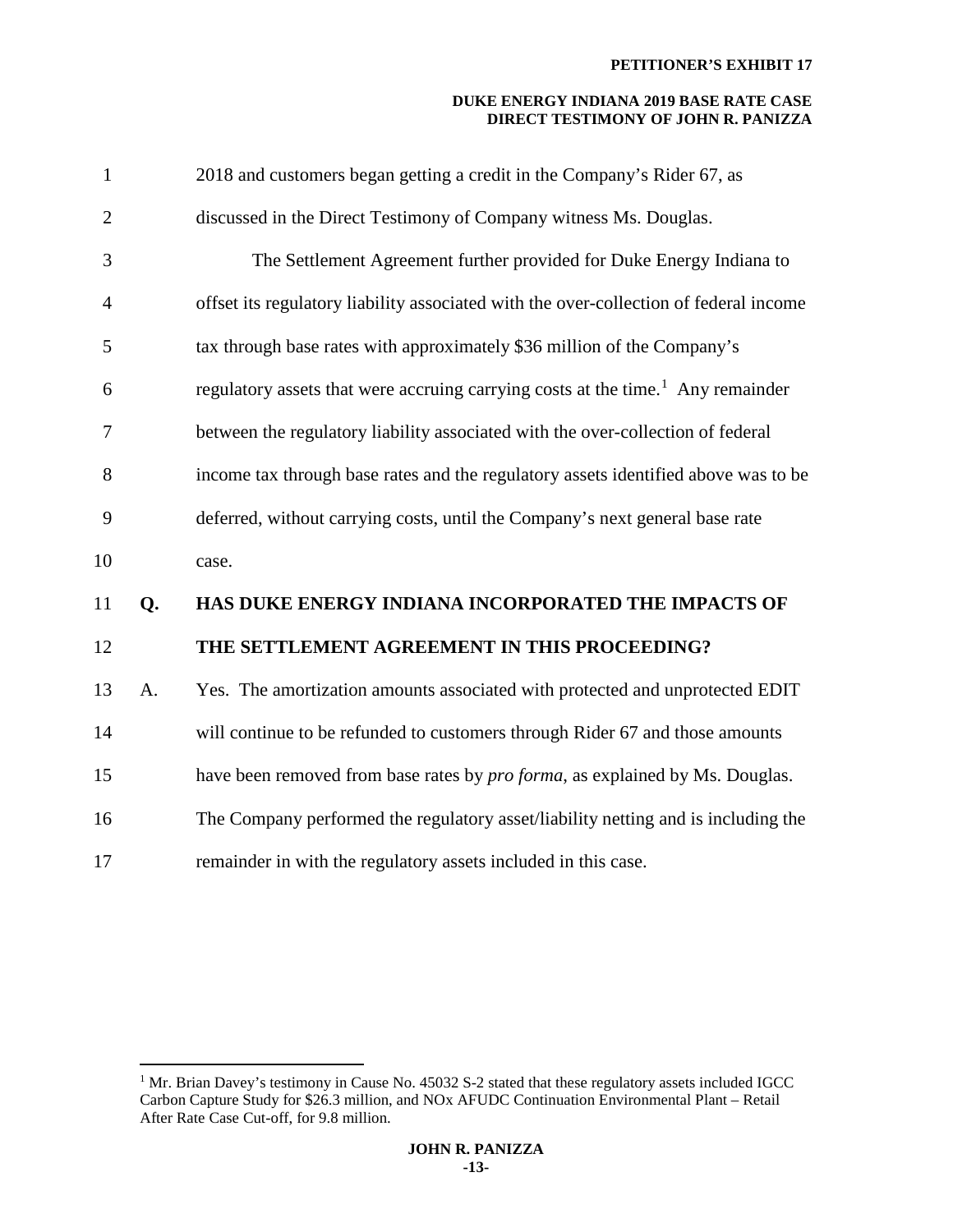|    |                | VIII. CONCLUSION                                             |
|----|----------------|--------------------------------------------------------------|
|    | Q.             | <b>HAVE YOU REVIEWED THE INCOME TAX CALCULATION</b>          |
| 3  |                | <b>INCLUDING THE EFFECTIVE INCOME TAX RATES AND TAXES</b>    |
| 4  |                | <b>OTHER THAN INCOME TAX AMOUNTS PRESENTED IN THE</b>        |
| 5  |                | <b>REVENUE REQUIREMENT EXHIBITS PREPARED BY MS. DOUGLAS?</b> |
| 6  | $\mathsf{A}$ . | Yes.                                                         |
|    | Q.             | <b>DID YOU FIND THIS INFORMATION TO BE REASONABLE AND</b>    |
| 8  |                | <b>ACCURATE?</b>                                             |
| 9  | A.             | Yes.                                                         |
| 10 | Q.             | DOES THIS CONCLUDE YOUR PREFILED DIRECT TESTIMONY AT         |
| 11 |                | <b>THIS TIME?</b>                                            |
|    |                |                                                              |

## 12 A. Yes, it does.